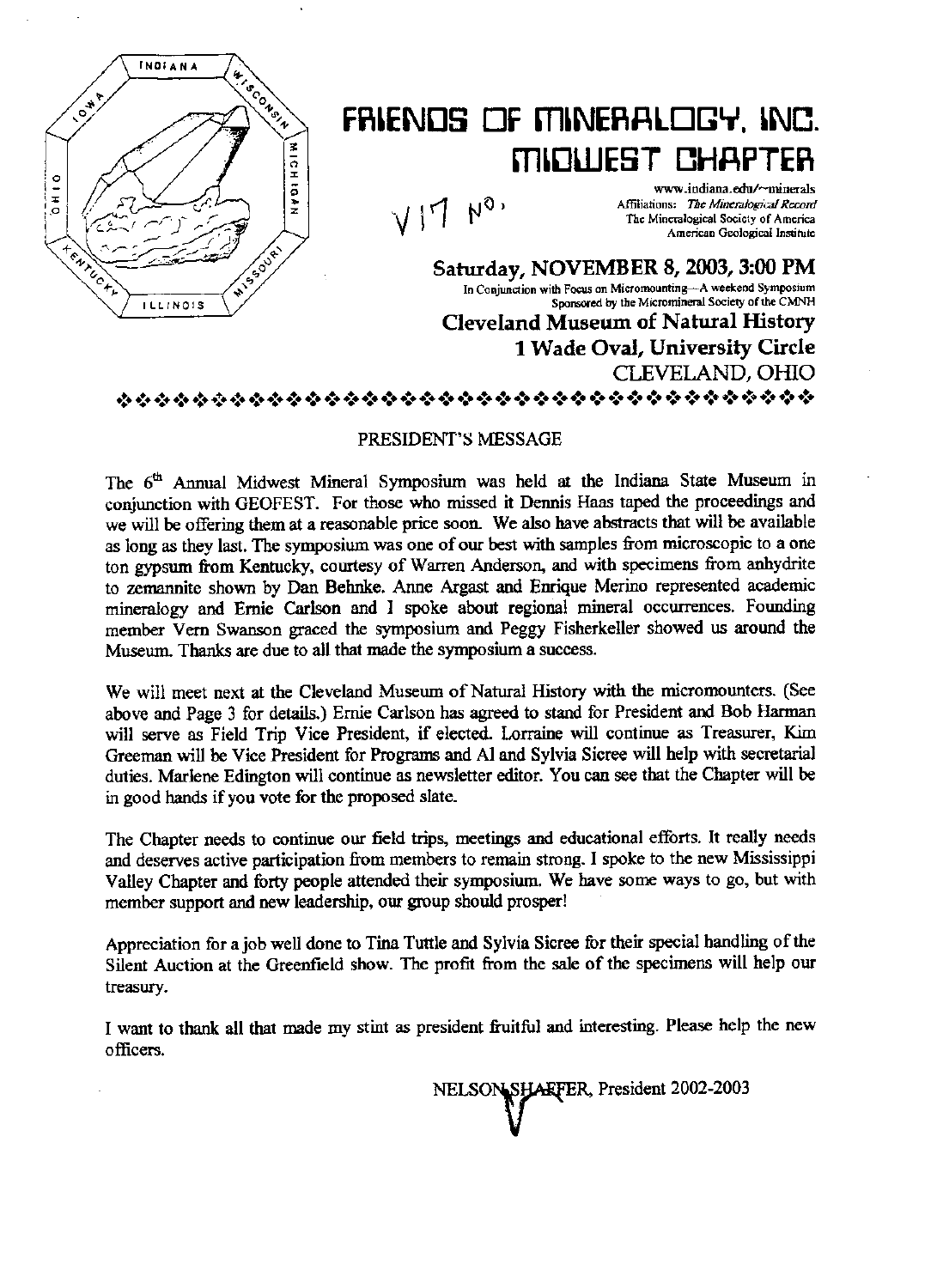## MINUTES -SEPTEMBER 6, 2003

The September 6, 2003, meeting of the Midwest Chapter of the Friends of Mineralogy was called to order by President Nelson Shaffer at the Hancock County 4-H Fairgrounds in Greenfield, Indiana. Nineteen members and guests were present.

President Shaffer introduced Joe Vicary of Macomb Community College who will give MSHA approved training the following day on Sunday, September 7.

President Shaffer then introduced chapter member, Tina Tuttle, who gave a slide-enhanced presentation on Mojave Desert Evaporites. Ms. Tuttle described her experiences collecting minerals in that far southeast comer of California and had specimens to show the attentive audience.

A brief business meeting followed. The minutes of the previous meeting were accepted as printed in the newsletter. A treasurer's report showed \$977.91 in the chapter's bank account. The chapter broke even in expenses and income from the 2002 Mineral Symposium. The chapter anticipates some expenses for honorariums for the 2003 Sixth Midwest Mineral Symposium to be held at the Indiana State Museum in conjunction with the 2<sup>nd</sup> Annual GEOFEST on October 25, 2003.

Our chapter is an affiliate of the AGI-American Geological Institute-and as such is committed to promotion knowledge of the earth sciences. Thus, member, Kim Greeman, made a motion which was accepted unanimously for the chapter to donate \$40.00 for the distribution of the publication "Careers in Geoscience."

The November 8, 2003, chapter meeting will be held at the Cleveland Museum of Natural History in conjunction with the Micromineral Society of Cleveland Symposium "Focus on Micromounting."

The January 2004 chapter meeting will be held at the Indiana State Museum in Indianapolis with Curator of Geology and member Peggy Fisherkeller as host.

Albert Sicree, Secretary

# 3€ 39 3€ 3€ 3€ 3€ 3€ 3€ 3€ 3€ 3€ 3€ 3€ 3€ 3€ 3€ 3€ 39 3€ as 3€ #

# MEMBERS NOMINATED TO HOLD OFFICE IN 2004

Nominations from the floor will be accepted.

President: ERNIE CARLSON 330 678-8875 \*\* ecarlson@kent.edu Vice President (Programs): KIM GREEMAN 317-252-5828 \*\* kgreeman@sbcglobal.net Vice President (Field Trips): ROBERT HARMAN 812-337-8994<sup>\*\*</sup> bobannhar@aol.com Secretary: ALBERT SICREE 937-236-1320 Treasurer: LORRAINE WRIGHT 317-784-1159 \*\* lw1wright@msn.com

> YOUR VOTE IS IMPORTANT--- ATTEND THIS MEETING SUPPORT YOUR LOCAL FRIENDS OF MINERALOGY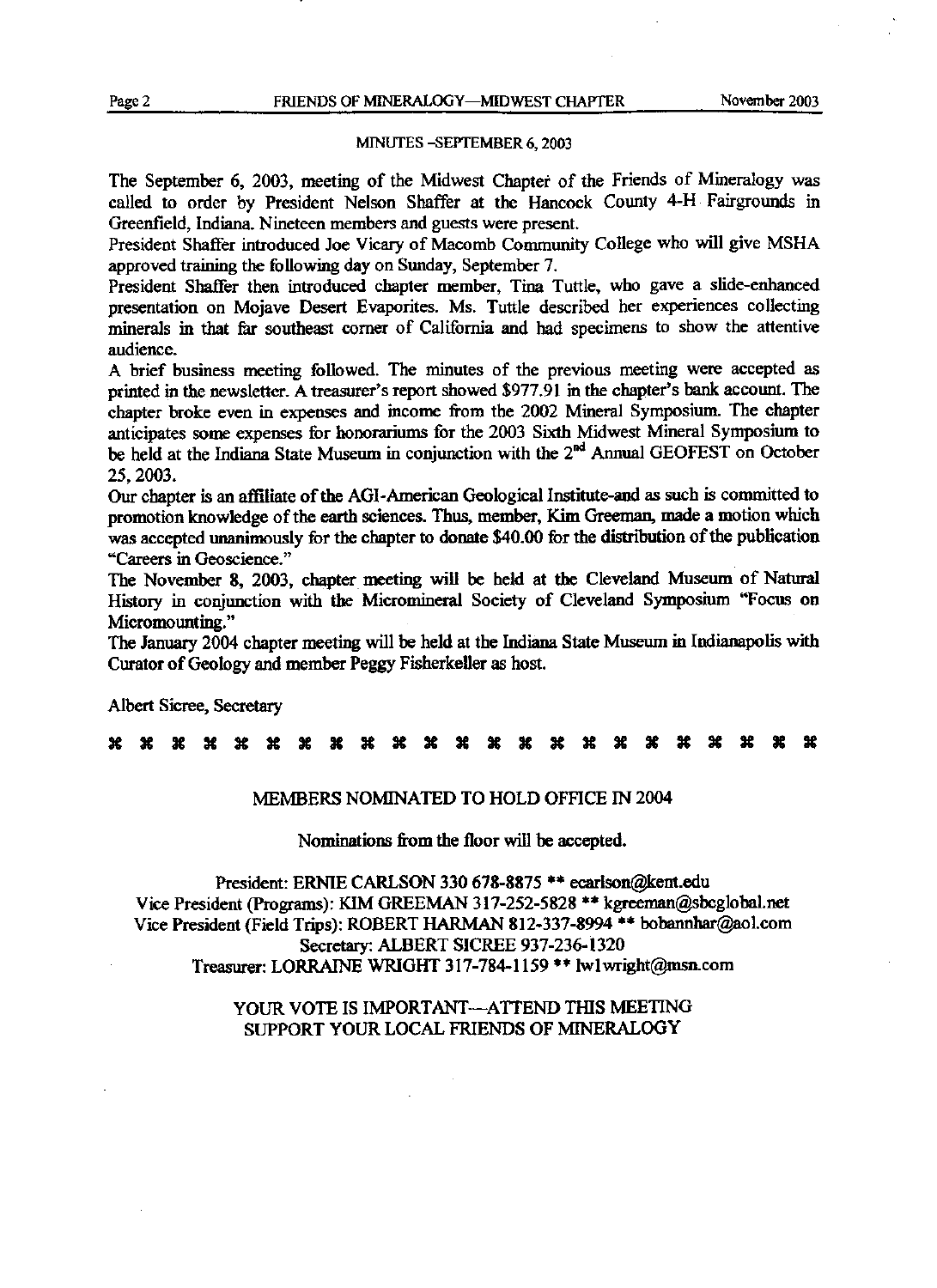# FOCUS ON MICROMOUNTING

A weekend symposium sponsored by the Micromineral Society of the cleveland Museum of Natural History November 7-9, 2003 Cleveland Museum of Natural History 1 Wade Oval, University Circle

CLEVELAND, OHIO

Friday-November 7 3:00-5:cO PM Symposium registration and microscope setup in classrooms A&B on the lower level, 8:cO PM Featured speaker GEORGES FAVREAu Slide presentation on 40 Years of Micromouuling

> Saturday-November 8 8:30-9:30 AM Registration and set-up. Continental breakfast.

> > 9:30-11 :00 AM Morning Talks

1. Janet & Paul Clifford-The Indiana Mine, MI 2. Don Smolley---Esthetics of Collecting

3. Pete Richards-Minerals of the Hansonburg District, Socorro Co., New Mexico 11 :00-11 : 15 AM Coffee Break 11 : 15-12:30 PM Workshop for individual study, swapping, picking up "freebies", show and tell and general good fellowship.

12:30-1 :30 PM Lunch time: Deli tray, potato salad and beverages. 1 :30-2:30 Second program by Georges Favreau-Minerals of Morocco 2:30-5:00 Second workshop session. 3:00-5:00 Meeflng Friends of Mineralogy - Midwest Chapter

6:30 till? Pot luck dinner to be held at the home of George Simmons. Out-of-town visitors will be our guests. All participants are welcome.

Sunday-November 9 9:30-11:00 AM. Museum will be open for early-bird mounters. Continental breakfast. Continuation of workshop activities. 11 :00-11 :45 AM Morning session Short talk by Phil Evanoff Mjnerols on Mfnerol\$ 11:45-12:45-Lunch time. 12:45-3:30 Tour the Museum galleries or third. workshop session.

Please see page 3A for information on lodging at motels and hotels in the Cleveland area.

| MICROMINERAL SYMPOSIUM, HOSTED BY THE MICROMINERAL SOCIETY OF CMNH                                                                                                                                                                                                                       |
|------------------------------------------------------------------------------------------------------------------------------------------------------------------------------------------------------------------------------------------------------------------------------------------|
| November 7, 8, & 9, 2003                                                                                                                                                                                                                                                                 |
| Piease return this reservation slip to The Cleveland Muscum of Natural History, Attn: Joan Palmer, 1 Wade Oval, University Circle, Cleveland OH 44106. Make<br>checks payable to Cleveland Museum of Natural History. Note on your check that payment is for the Micromineral Symposium. |
| Registration for _______ people @ \$35.00 (U.S.)/person<br>Name(s): $\frac{1}{2}$ Name(s):                                                                                                                                                                                               |
| $\_\_$ couples @ \$65.00/couple                                                                                                                                                                                                                                                          |
| Registration for Friday night talk only _______ people @ \$5.00/person                                                                                                                                                                                                                   |
| Registration for One Day only ______ people @ \$15.00/person<br>(Circle one) Saturday or Sunday                                                                                                                                                                                          |
| TOTAL REMITTANCE:                                                                                                                                                                                                                                                                        |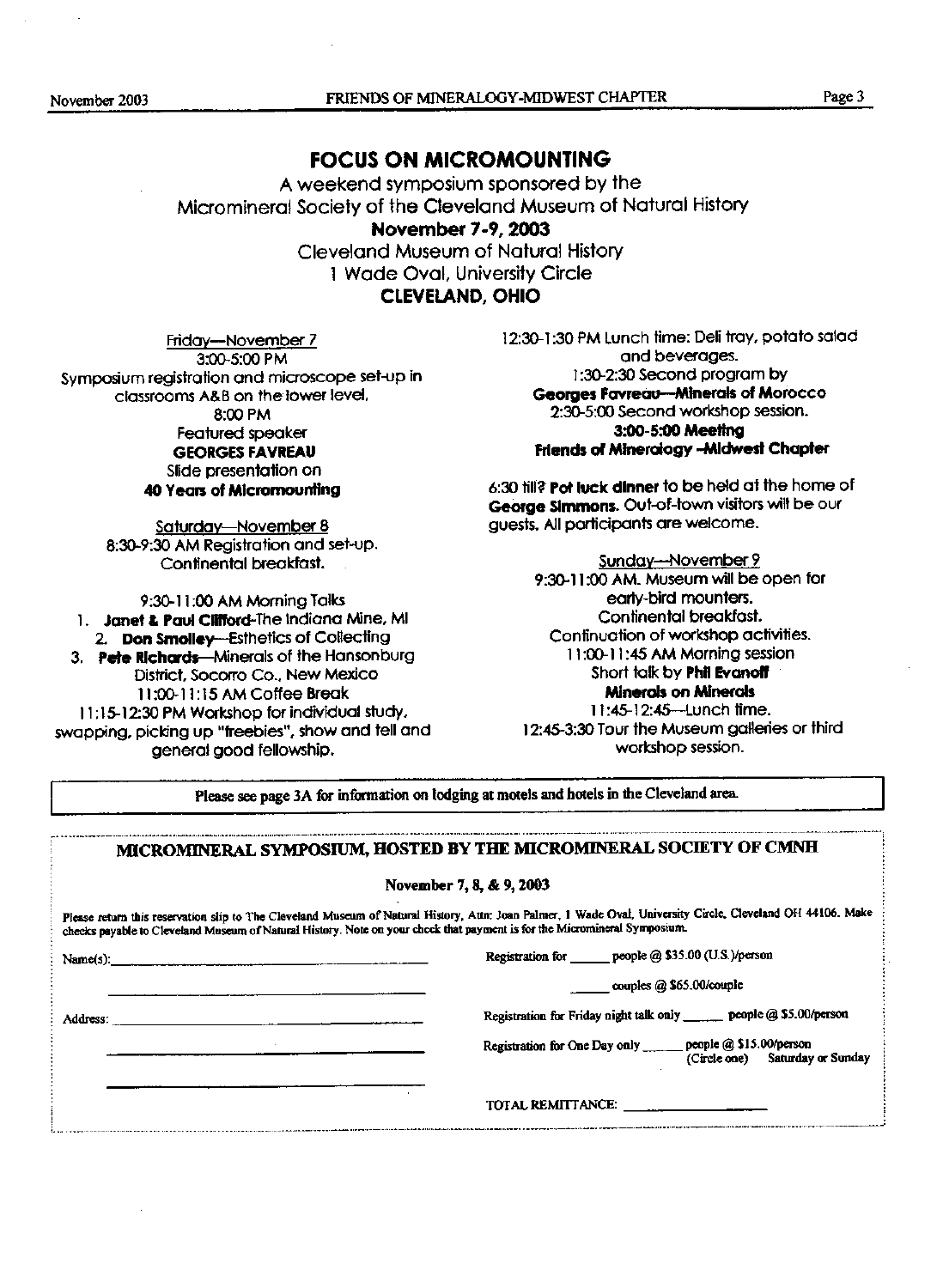## Additional information for the Symposium in Cleveland

REGISTRATION: The fee for the entire symposium is \$35 (US) per person or \$65 for a couple. Tis inlcudes admission to all activities on all three days, plus continental breakfast and deli tray lunch on both Saturday and Sunday. For those wishing to attend just one day the fee will be \$15. For those attending just the Friday night talk the fee will be \$5. Please fill out the registration form and return it to the Museum.

LODGING: Some lodging for out-of-town participants will be available with members of the Society on a firstcome, first-served basis. For additional information call Dick Green at 330-929-2395. Some area hotels and motels are:

- Baymont Inn I-271 and Mayfield, Mayfield Heights 440-442-8400
- Super  $8 1-271$  and Chagrin, Beachwood  $216-831-7200$
- Red Rooflrm -I-90 and Rt. 306, Mentor 440-946-9872
- Holiday Inn Northeast I-90 and Bishop Rd., Wickliffe 440-585-0600
- Holiday Inn Mayfield I-271 and Wilson Mills, Mayfield 440-461-9200
- Sheraton Four Points I-90 and Rt. 20, Wickliffe 440-585-2750
- Alcarar Hotel -2450 Derbyshire Rd., Cleveland Heichts 216-32l-5400
- Inter-Continental Suite Hotel 8840 Euclid Ave., University Circle 216-707-4300
- Glidden House 1901 Ford Dr., University Circle 216-231-8900

The telephone number for the Museum is 216-231-4600

If there is not time for the registration slip to reach the museum, please call Dick Green at the above number or call Bill and Anne Cook at 216-381-9003 to let them know that you will be attending. Payment can be made at the door.